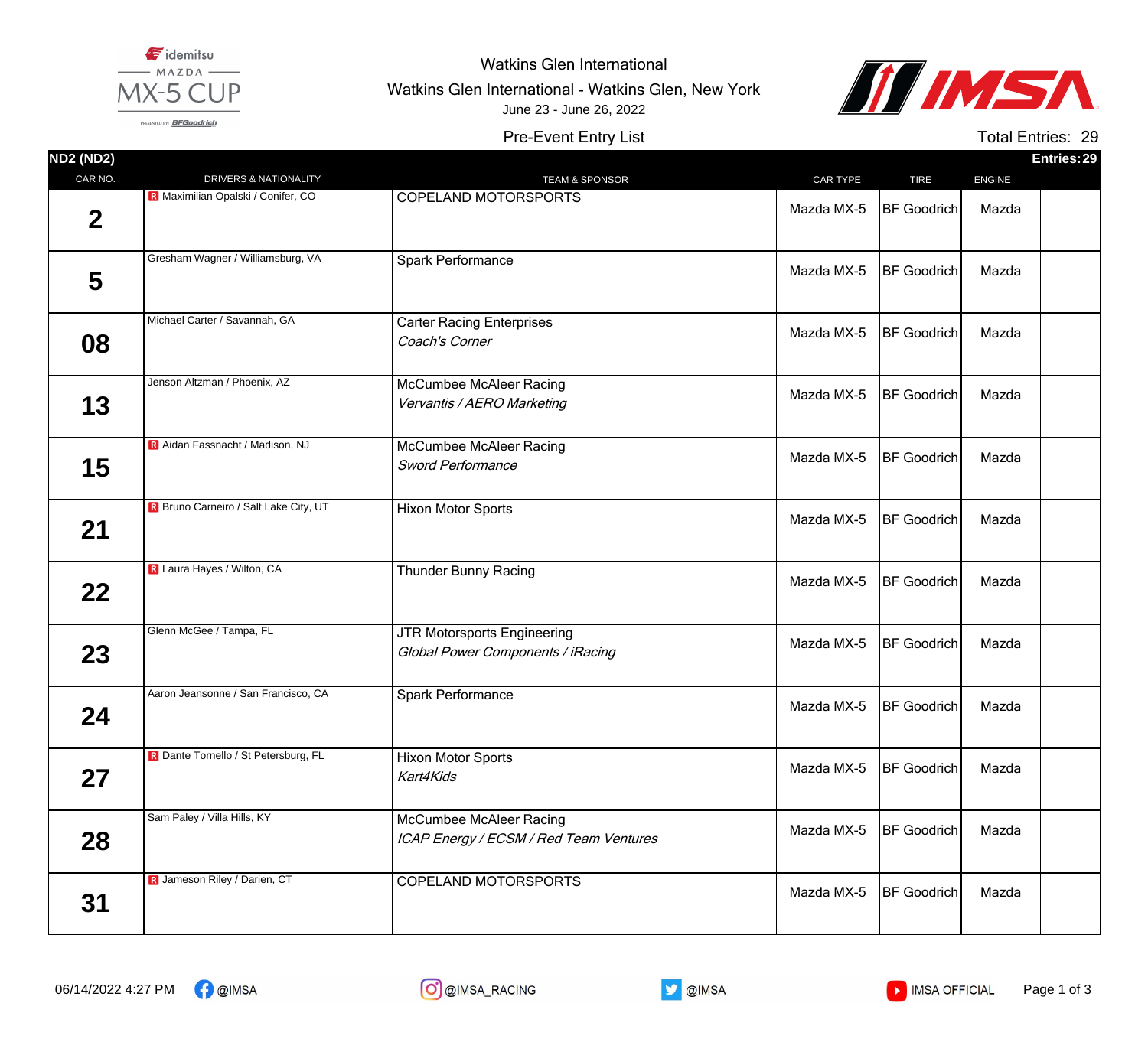| <b>DRIVERS &amp; NATIONALITY</b>   | <b>TEAM &amp; SPONSOR</b>                                                                                  | CAR TYPE   | <b>TIRE</b>        |                    |  |
|------------------------------------|------------------------------------------------------------------------------------------------------------|------------|--------------------|--------------------|--|
|                                    |                                                                                                            |            |                    | <b>ENGINE</b>      |  |
|                                    | <b>Formidable Racing</b><br><b>Kicker Performance Audio</b>                                                | Mazda MX-5 |                    | Mazda              |  |
| Alex Bachoura / Houston, TX        | Spark Performance<br>Summerwood Oral & Maxillofacial Surgery                                               | Mazda MX-5 | <b>BF</b> Goodrich | Mazda              |  |
| David Staab / Trophy Club, TX      | SLIPSTREAM PERFORMANCE<br>HAYNES & BOONE, LLP / LIQUI MOLY / OMP/ HARDWAY<br>CLASSIC CARS / VELOCITY MAZDA | Mazda MX-5 | BF Goodrich        | Mazda              |  |
| R John Jodoin / Barrington, IL     | <b>McCumbee McAleer Racing</b><br><b>LSC Development</b>                                                   | Mazda MX-5 | <b>BF Goodrich</b> | Mazda              |  |
| R Joey Atanasio / Windermere, FL   | <b>Formidable Racing</b><br>Dentmax of Orlando                                                             | Mazda MX-5 | <b>BF</b> Goodrich | Mazda              |  |
| Tyler Gonzalez / St. Cloud, FL     | <b>COPELAND MOTORSPORTS</b>                                                                                | Mazda MX-5 | <b>BF</b> Goodrich | Mazda              |  |
| Moisey Uretsky / Miami, FL         | McCumbee McAleer Racing                                                                                    | Mazda MX-5 | <b>BF</b> Goodrich | Mazda              |  |
| R Bryce Cornet / Norman, OK        | <b>Hixon Motor Sports</b><br><b>Mazda Motor Sports</b>                                                     | Mazda MX-5 | <b>BF</b> Goodrich | Mazda              |  |
| R Anthony McIntosh / Milwaukee, WI | JTR Motorsports Engineering<br><b>Global Power Components</b>                                              | Mazda MX-5 | <b>BF</b> Goodrich | Mazda              |  |
| R Connor Zilisch / Mooresville, NC | <b>Hixon Motor Sports</b><br>Mazda Motorsports / Apex Storage                                              | Mazda MX-5 | <b>BF</b> Goodrich | Mazda              |  |
| Matthew Dirks / Johnstown, CO      | McCumbee McAleer Racing                                                                                    | Mazda MX-5 | <b>BF Goodrich</b> | Mazda              |  |
| R Ethan Tyler / Chicago, IL        | Hixon Motor Sports                                                                                         | Mazda MX-5 | <b>BF Goodrich</b> | Mazda              |  |
| R James Hayosh / Detroit, MI       | JTR Motorsports Engineering<br><b>Commonwealth Coffee Roasters</b>                                         | Mazda MX-5 | <b>BF</b> Goodrich | Mazda              |  |
| Woody Heimann / Findlay, OH        | JTR Motorsports Engineering<br>Woodco Distributing / Troy Built Building Corp.                             | Mazda MX-5 | <b>BF</b> Goodrich | Mazda              |  |
|                                    | Chris Nunes / San Diego, CA                                                                                |            |                    | <b>BF</b> Goodrich |  |